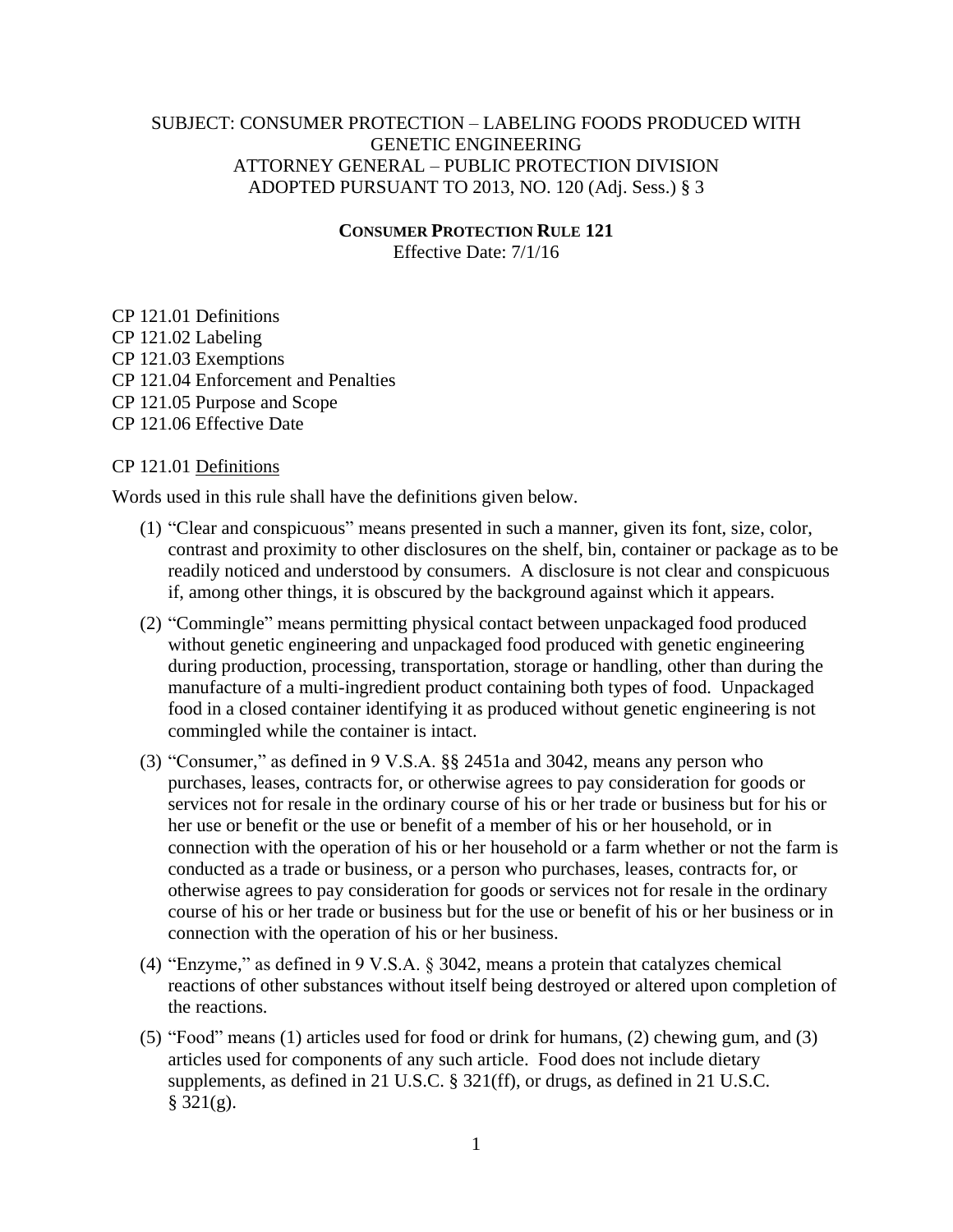- (6) "Genetic engineering," as defined in 9 V.S.A. § 3042, is a process by which a food is produced from an organism or organisms in which the genetic material has been changed through the application of:
	- (a) in vitro nucleic acid techniques, including recombinant deoxyribonucleic acid (DNA) techniques and the direct injection of nucleic acid into cells or organelles; or
	- (b) fusion of cells (including protoplast fusion) or hybridization techniques that overcome natural physiological, reproductive, or recombination barriers, where the donor cells or protoplasts do not fall within the same taxonomic group, in a way that does not occur by natural multiplication or natural recombination.

The term "genetic engineering" does not encompass a change of genetic material through the application of traditional breeding techniques, conjugation, fermentation, traditional hybridization, in vitro fertilization, or tissue culture.

- (7) "Genetically engineered material" means any component of a food not exempt under section 121.03, in which any aspect or portion of the component has been produced with genetic engineering.
- (8) "In vitro nucleic acid techniques," as defined in 9 V.S.A. § 3042, means techniques, including recombinant DNA or ribonucleic acid techniques, that use vector systems and techniques involving the direct introduction into the organisms of hereditary materials prepared outside the organisms such as micro-injection, chemoporation, electroporation, micro-encapsulation, and liposome fusion.
- (9) "Know" means (1) to have actual knowledge of the information; or (2) to act in deliberate ignorance or reckless disregard of the truth or falsity of the information.
- (10) "Knowingly" means (1) having actual knowledge of the information; or (2) acting in deliberate ignorance or reckless disregard of the truth or falsity of the information.
- (11) "Label" (noun) means a display of written, printed, or graphic material on a packaged processed food or packaged raw agricultural commodity or any such material affixed to any shelf or bin in which an unpackaged raw agricultural commodity or unpackaged processed food is displayed for retail sale.
- (12) "Label" (verb) means to affix a label or to print packaging that includes a label.
- (13) "Manufacturer," as defined in 9 V.S.A. § 3042, means a person who:
	- (a) produces a processed food or raw agricultural commodity under its own brand or label for sale in or into the State;
	- (b) sells in or into the State under its own brand or label a processed food or raw agricultural commodity produced by another supplier;
	- (c) owns a brand that it licenses or licensed to another person for use on a processed food or raw commodity sold in or into the State;
	- (d) sells in, sells into, or distributes in the State a processed food or raw agricultural commodity that it packaged under a brand or label owned by another person;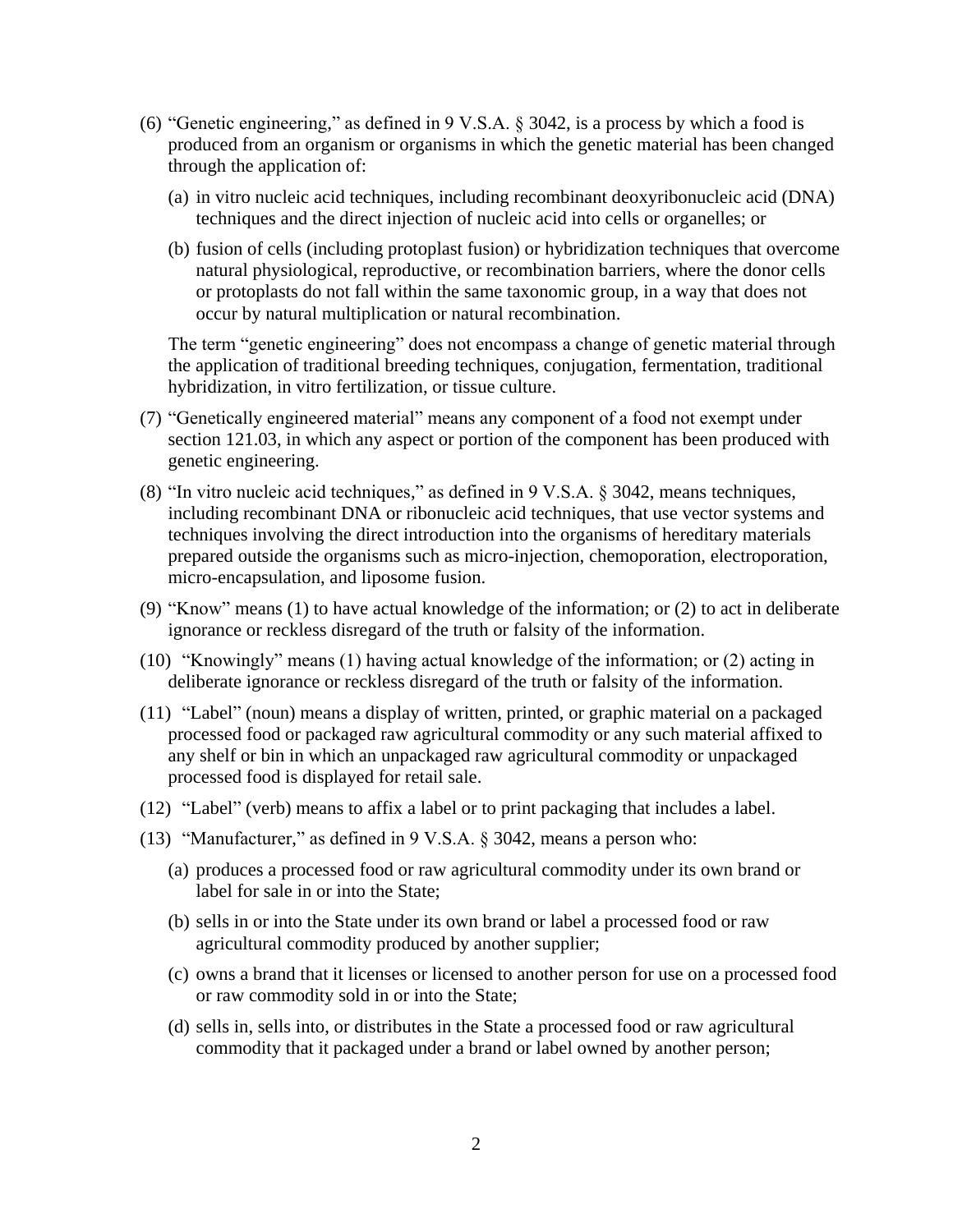- (e) imports into the United States for sale in or into the State a processed food or raw agricultural commodity produced by a person without a presence in the United States; or
- (f) produces a processed food or raw agricultural commodity for sale in or into the State without affixing a brand name.
- (14) "Natural or any words of similar import" means the words nature, natural, or naturally.
- (15) "Organism," as defined in 9 V.S.A. § 3042, means any biological entity capable of replication, reproduction, or transferring of genetic material.
- (16) "Packaged" means offered for retail sale, fully or partially contained or wrapped in material, and upon which material a manufacturer is identified. For the purposes of this rule, "partially contained or wrapped" means more than one-third of the food is covered by packaging material.
- (17) "Processed food," as defined in 9 V.S.A. § 3042, means any food other than a raw agricultural commodity and includes any food produced from a raw agricultural commodity that has been subjected to processing such as canning, smoking, pressing, cooking, freezing, dehydration, fermentation, or milling.
- (18) "Processing aid," as defined in 9 V.S.A. § 3042, means:
	- (a) a substance that is added to a food during the processing of the food but that is removed in some manner from the food before the food is packaged in its finished form;
	- (b) a substance that is added to a food during processing, is converted into constituents normally present in the food, and does not significantly increase the amount of the constituents naturally found in the food; or
	- (c) a substance that is added to a food for its technical or functional effect in the processing but is present in the finished food at levels that do not have any technical or functional effect in that finished food.
- (19) "Produce" (verb) means to develop, grow or process food.
- (20) "Raw agricultural commodity," as defined in 9 V.S.A. § 3042, means any food in its raw or natural state, including any fruit or vegetable that is washed, colored, or otherwise treated in its unpeeled natural form prior to marketing.
- (21) "Retail sale" means offering food for sale from a retail premises to a consumer for any purpose other than for resale. This term does not include isolated or occasional sales of food by a person who is not regularly engaged in the business of such sales.
- (22) "Retail Premises" means the physical location in Vermont where a retailer offers food for retail sale to consumers.
- (23) "Retailer" means a person located in Vermont offering any raw agricultural commodity or processed food for retail sale.
- (24) "Segregate" means to require physical separation of food produced without genetic engineering from food that is produced with genetic engineering during production, processing, transportation, storage or handling, other than during the manufacture of a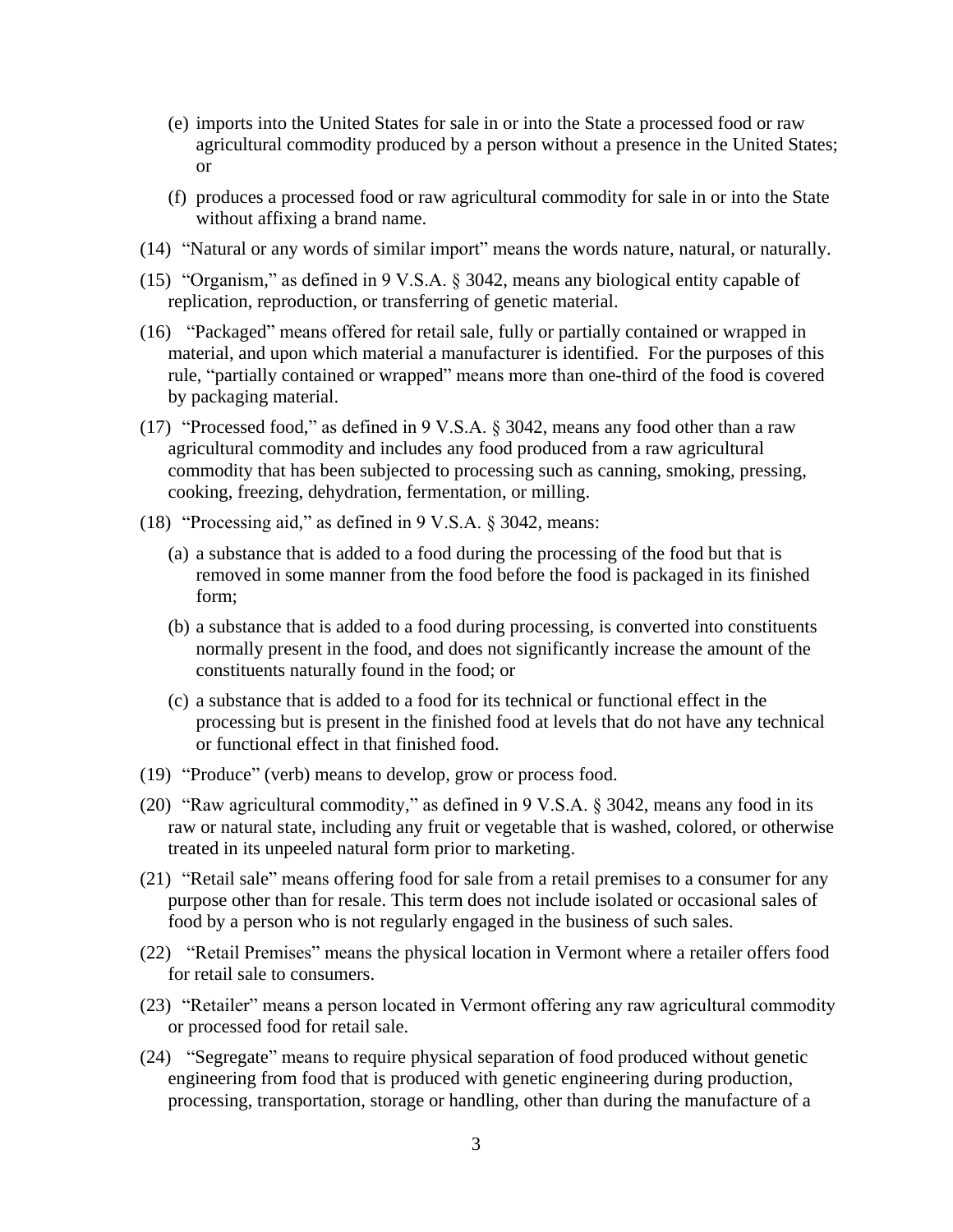multi-ingredient product containing both types of food. Unpackaged food in a closed container identifying it as produced without genetic engineering is considered segregated while the container is intact.

(25) "Unpackaged" means offered for retail sale, but otherwise not "packaged" as defined in this rule, provided that, for the purposes of subsection 121.02(a)(ii) of this rule, processed foods are considered unpackaged if a retailer removes the packaging that contains any information required by the United States Food and Drug Administration, as referenced in 21 C.F.R. § 101.2(b), or any disclosure required by section 121.02 of this rule, prior to offering the food for retail sale, even if the food would otherwise meet the definition of "packaged" under this rule when offered for sale.

#### CP 121.02 Labeling

(a) Unpackaged Food Labeling by Retailers

Any unpackaged food produced with genetic engineering and offered for retail sale in Vermont, unless a label is not required by section 121.03 of this rule, shall be labeled by the retailer as follows:

- (i) For any unpackaged raw agricultural commodity, retailers shall post a label on or immediately adjacent to each sign that identifies the product or the product price with a clear and conspicuous disclosure reading "Produced with Genetic Engineering." If there is no sign identifying the product or product price, the retailer shall post such label containing a clear and conspicuous disclosure reading "Produced with Genetic Engineering" on the bin, shelf or container in which the food is displayed.
- (ii) For any unpackaged processed food, retailers shall post a label containing a clear and conspicuous disclosure reading "Produced with Genetic Engineering," "Partially Produced with Genetic Engineering," or "May be Produced with Genetic Engineering," as appropriate under subsection 121.02(b)(ii), on the bin, shelf, or container in which the food is displayed.
- (b) Packaged Food Labeling by Manufacturers

Any packaged food produced with genetic engineering and offered for retail sale in Vermont, unless a label is not required by section 121.03 of this rule, shall be labeled by the manufacturer as follows:

- (i) Disclosures on packaged, raw agricultural commodities shall be clear and conspicuous and shall read "Produced with Genetic Engineering."
- (ii) Disclosures on packaged, processed foods shall read "Produced with Genetic Engineering," "Partially Produced with Genetic Engineering," or "May be Produced with Genetic Engineering," as appropriate.
	- (A)The disclosure "Produced with Genetic Engineering" shall be used when food was produced with genetic engineering, provided that:
	- (B) "Partially" may be used to modify "Produced with Genetic Engineering" only when a processed food contains less than 75% genetically engineered material by weight; and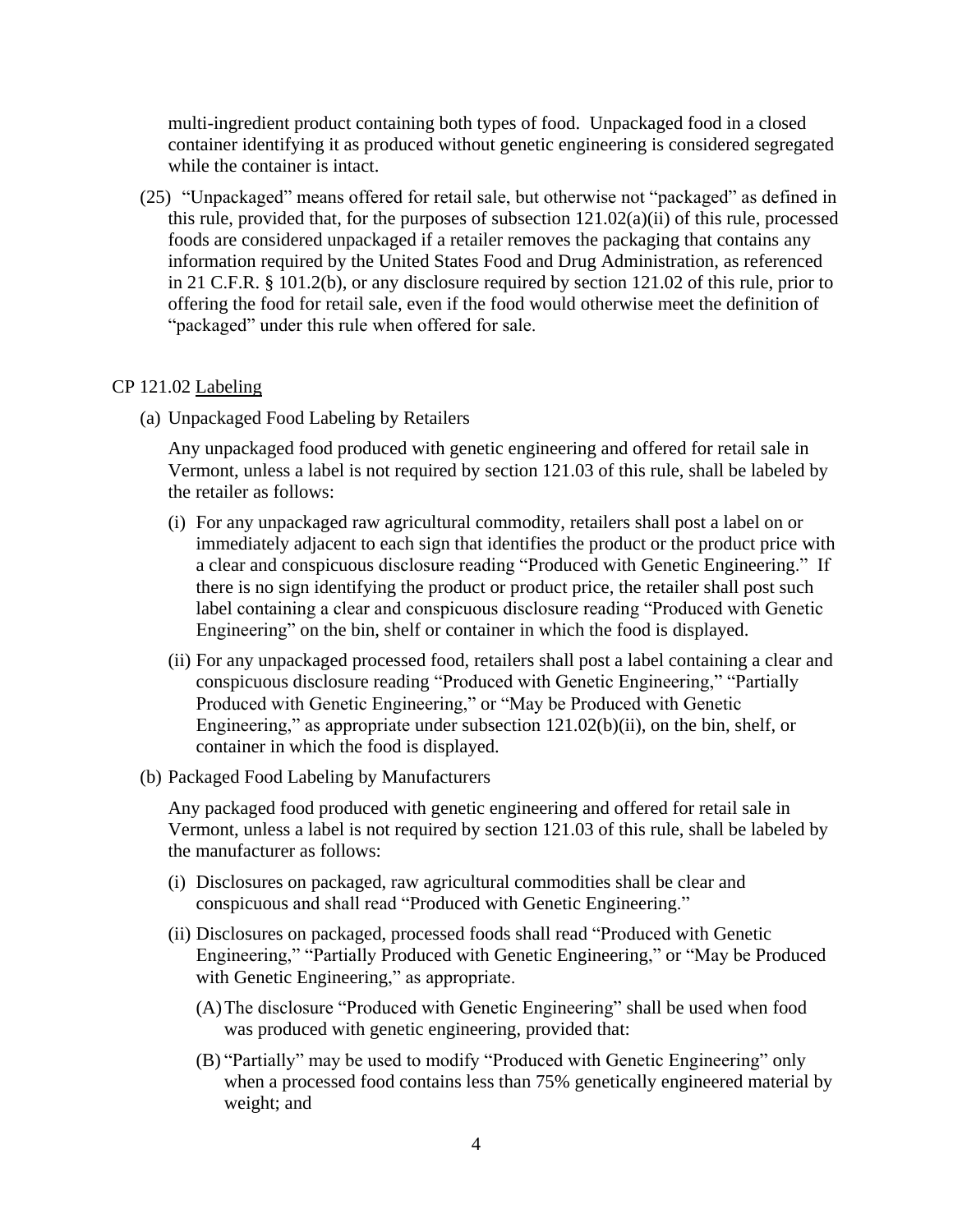- (C) "May be" may be used to modify "Produced with Genetic Engineering" only when the food's manufacturer does not know, after reasonable inquiry, whether the food is, or contains a component that is, produced with genetic engineering.
- (iii)Disclosures on packaged, processed foods required by section 121.02(b) shall be located on the package so as to be easily found by consumers when viewing the outside of the package. Such disclosures shall be in any color that contrasts with the background of the package so as to be easily read by consumers, and shall be either: (1) in a font size no smaller than the size of the words "Serving Size" on the Nutrition Facts label required by the United States Food and Drug Administration in 21 C.F.R. § 101.9(d), or (2) in a font size no smaller than the Ingredient List required by 21 C.F.R. § 101.4(a) and printed in bold type-face. A disclosure that satisfies the font and color requirements of this rule and is located on the same panel as the Nutrition Facts Label or Ingredient List shall be presumed to satisfy the "easily found" requirement.

## (c) Labeling Practices

- (i) The manufacturer of a food that is produced entirely or partially with genetic engineering and offered for retail sale in Vermont shall not make any statement about the food that contains the word natural or any words of similar import: (1) in advertising at or in the retail premises, (2) on signs identifying the product at the point of display in the retail premises, or (3) on the label of the food. This prohibition does not apply to a food's trade, brand, or product name, or any information required by the United States Food and Drug Administration, as referenced in 21 C.F.R.  $§ 101.2(b).$
- (ii) Subject to other applicable legal requirements, including subsection  $121.02(c)$ (i) of this rule, a person may, in connection with offering food produced with genetic engineering for retail sale in Vermont, make other disclosures about the food on its packaging, including that the United States Food and Drug Administration does not consider food produced with genetic engineering to be materially different from other foods.
- (d) Nothing in this section shall be construed to require the listing or identification of any ingredient or ingredients that were genetically engineered; or require the placement of the term "genetically engineered" or a similar phrase immediately preceding or following any common name or primary product descriptor of a food; or require the placement of any disclosure required under section 121.02 of this rule as "intervening material" under 21 C.F.R. § 101.2(e); or otherwise require adding to or amending the information required by the United States Food and Drug Administration, as referenced in 21 C.F.R.  $§ 101.2(b).$

## CP 121.03 Exemptions and Exceptions

Section 121.02 of this rule does not apply to the following:

(a) Animal Products and Foods Bearing USDA Approved Labels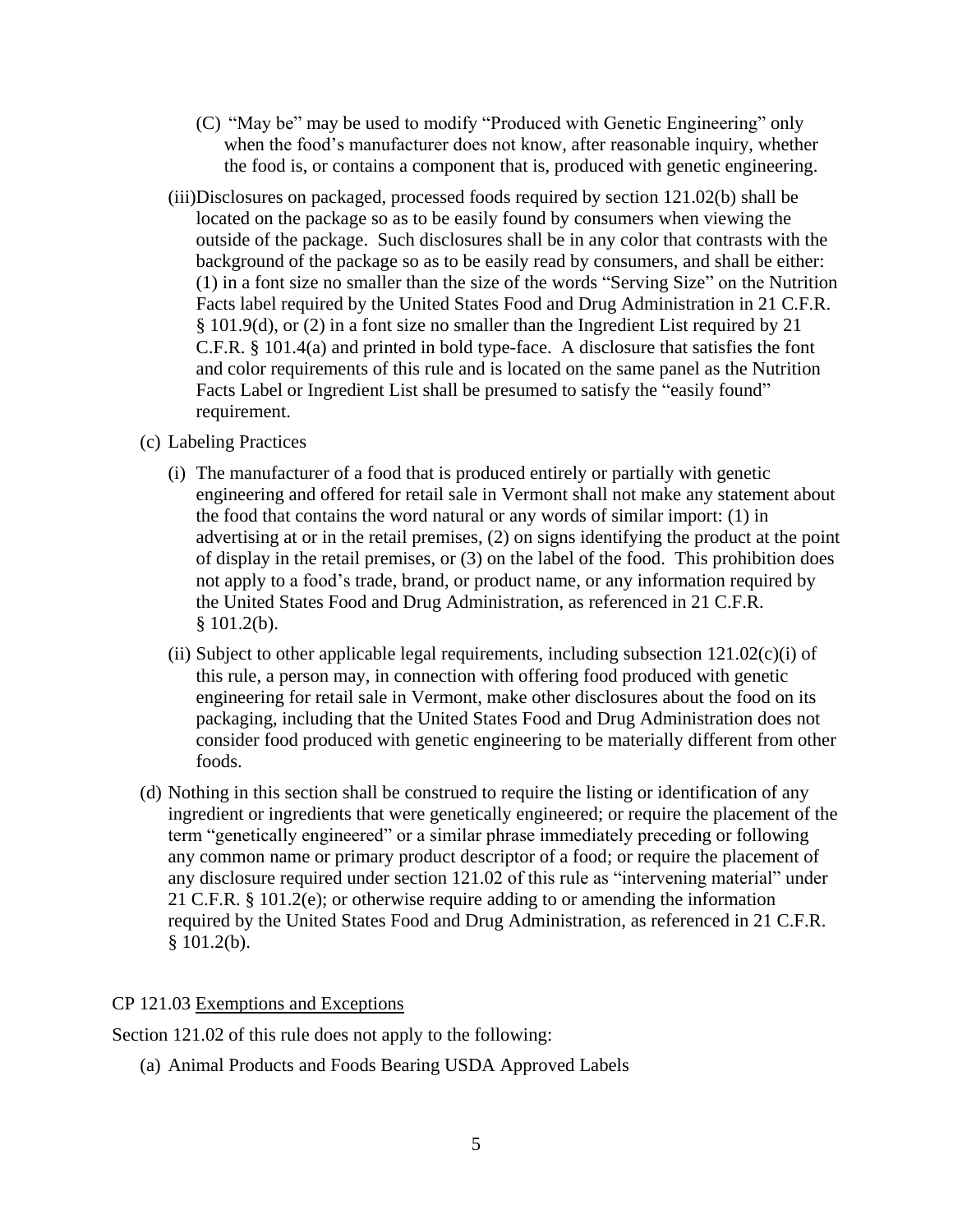- (i) Foods consisting entirely of or derived entirely from an animal that is itself not produced with genetic engineering, regardless of whether the animal has been fed or injected with any food, drug, or other substance produced with genetic engineering.
- (ii) Packaged, processed food containing meat or poultry, the label of which requires approval by the United States Department of Agriculture, under 21 U.S.C. §§ 451- 472, 601-695, or the state equivalent, under 6 V.S.A. §§ 3302-3318.
- (b) Foods Certified as Not Produced with Genetic Engineering
	- (i) Food for which the person otherwise responsible for complying with section 121.02 of this rule obtains a sworn statement from whomever sold the food to that person. The sworn statement must affirm that the food (1) was made or grown from food or seed that has not been knowingly or intentionally produced with genetic engineering and (2) has been segregated from and has not been knowingly or intentionally commingled with food or seed that may have been produced with genetic engineering.
	- (ii) When providing a sworn statement under this rule, a person may rely solely on a sworn statement that contains the above affirmation by whoever sold the food to that person.
- (c) Processing Aids

Processed foods that would be required to be labeled under section 121.02 of this rule solely because the food includes one or more processing aids or enzymes produced with genetic engineering.

(d) Alcoholic Beverages

Beverages regulated under the provisions of Title 7 of the Vermont Statutes.

(e) Foods with Minimal Genetically Engineered Content

Processed foods that would otherwise be required to be labeled under section 121.02 of this rule, if the aggregate weight of the genetically engineered materials in the food is no more than 0.9 percent of the total weight of the food.

- (f) Foods Verified by a Qualifying Organization
	- (i) Food that has been certified as "organic" under 7 C.F.R. § 205.301 by an organization accredited to make such certifications under the USDA National Organic Program.
	- (ii) Food that has been verified as not having been produced with genetic engineering by an organization that the Attorney General has authorized to make such verification.
- (g) Food for Immediate Consumption
	- (i) An unpackaged processed food that is prepared and intended for immediate consumption.
	- (ii) An unpackaged food that is served, sold, or otherwise provided in a restaurant or other establishment primarily engaged in the sale of food prepared and intended for immediate consumption.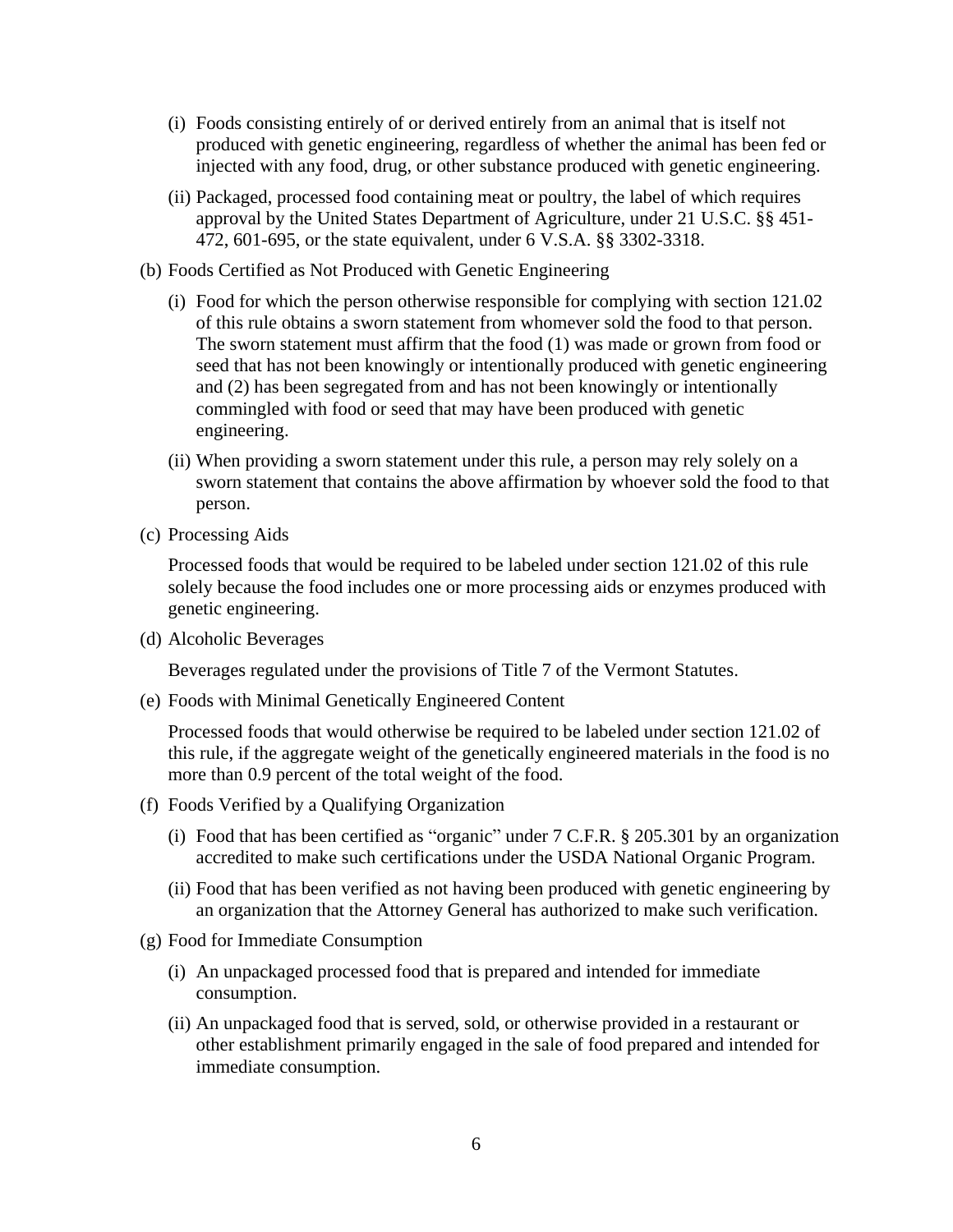- (iii)For the purposes of this rule, "prepared and intended for immediate consumption" includes: (1) food that is or may be purchased as a "taxable meal" as provided in 32 V.S.A. § 9202(10)(A), (B), (C); and (2) food as described in 32 V.S.A. § 9202(10)(D)(ii) except that food purchased under the Supplemental Nutrition Assistance Program as recognized in 32 V.S.A. §  $9202(10)(D)(ii)(X)$  shall be subject to labeling unless otherwise exempt under this section.
- (iv)For the purposes of this rule, an establishment is "primarily engaged in the sale of food prepared and intended for immediate consumption" if more than 50% of the establishment's total sales of food in the previous taxable year is, or if the first taxable year is reasonably projected to be, food taxable under 32 V.S.A. § 9202(10)(B) and food taxable under 32 V.S.A. § 9202(10)(C) and food not exempt from taxation under 32 V.S.A. § 9202(10)(D).
- (h) Medical Food

Medical food, as that term is defined in 21 U.S.C. § 360ee(b)(3).

### CP 121.04 Enforcement and Penalties

(a) Sworn Statements

A sworn statement used to comply with subsection 121.03(b) must be signed by the person otherwise responsible for complying with the requirements of section 121.02, and must contain the affirmations set forth in subsection 121.03(b)(i). A standard-form sworn statement containing these affirmations is provided in Appendix A. Electronic or facsimile copies of original sworn statements are acceptable under this rule.

(b) Manufacturer and Retailer Records Retention

Manufacturers shall retain records sufficient to demonstrate their compliance with this rule for three (3) years from the date the manufacturer sells the food. Retailers shall retain records sufficient to demonstrate their compliance with this rule for one (1) year from the date the retailer sells the food. Manufacturers and retailers shall make such records available to the Attorney General upon a request pursuant to 9 V.S.A. § 2460. Electronic copies of such records are sufficient to comply with this subsection.

For the purposes of subsection 121.04(b) only, the term "retailer" means any person who is primarily engaged in retail sales, regardless of whether they produce a processed food or raw agricultural commodity for retail sale.

- (c) Notice of Retailer Violation and Safe Harbor
	- (i) If the Attorney General has reason to believe that a retailer has failed to label a food as required by this rule, prior to issuing a civil investigative demand, filing a complaint, or otherwise commencing an enforcement action for such failure, the Attorney General shall issue a corrective action notice.
	- (ii) If, after 30 days from issuance of the notice, the Attorney General continues to have reason to believe that a retailer has failed to label in accordance with subsection 121.02(a), the Attorney General may commence an enforcement action.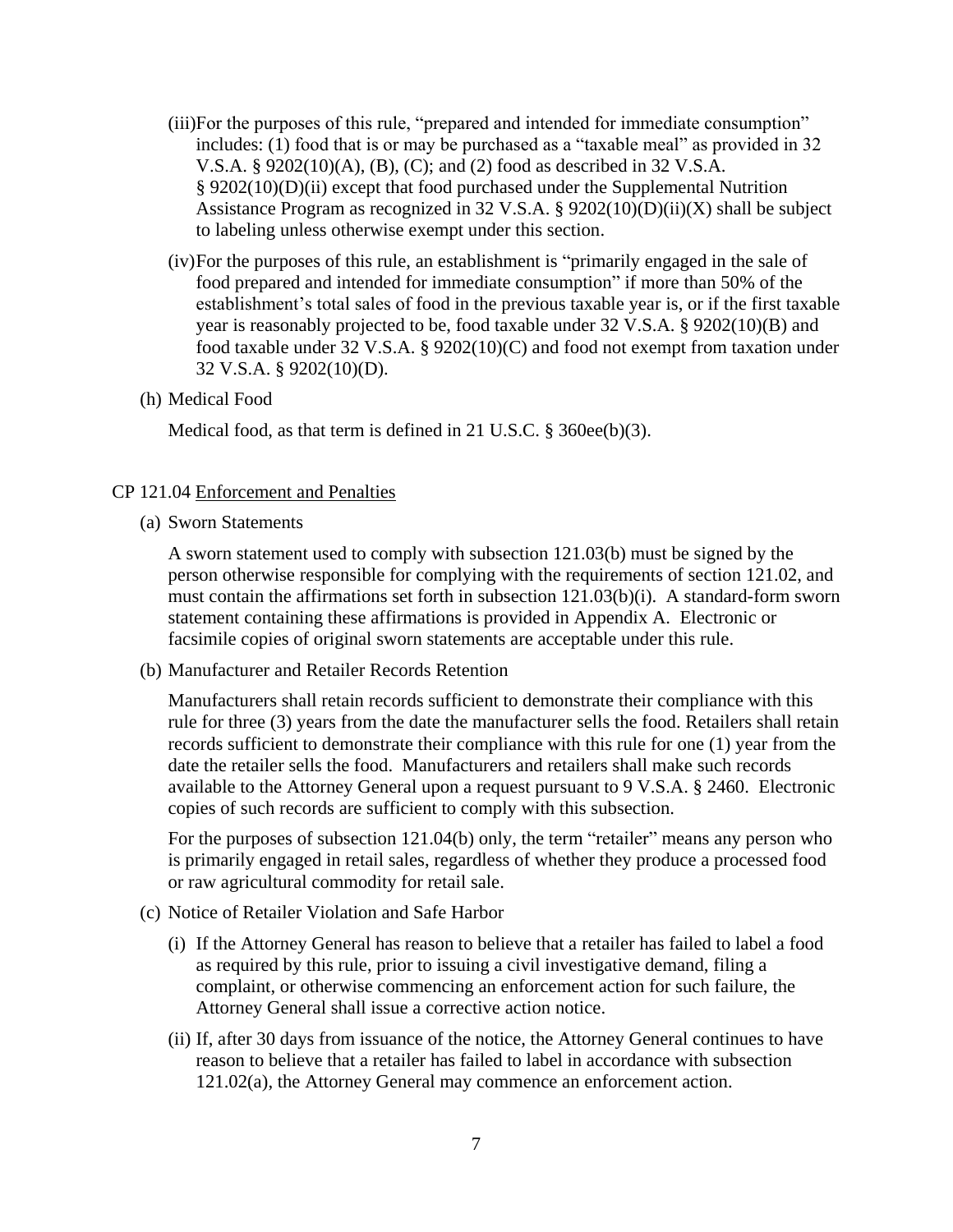- (iii)If, during the 30-day period, the retailer obtains and presents a sworn statement in accordance with subsection 121.03(b) of this rule certifying that the food that is the subject of the notice of violation is exempt from section 121.02 of this rule, the Attorney General shall not issue a civil investigative demand, file a complaint, or otherwise commence an enforcement action against the retailer for failure to label the food.
- (iv)Provisions of subsection (c) are not applicable when a retailer produces a processed food or raw agricultural commodity.
- (d) Presumption of Manufacturer Compliance
	- (i) Any packaged, processed food subject to the provisions of this rule and offered for retail sale in Vermont before January 1, 2017, that does not comply with this rule, is presumed to have been packaged and distributed prior to July 1, 2016, and the manufacturer shall not be liable for failure to comply with this rule unless there is evidence that the food was distributed on or after July 1, 2016.
	- (ii) Upon written request of the Attorney General, any manufacturer of any packaged, processed food offered for retail sale before January 1, 2017, shall provide the Attorney General with documentation regarding the labeling and distribution of such food within 10 business days of the date of the request.
- (e) Penalties
	- (i) Except as provided in subsection  $121.04(e)$ (ii), any person who violates the requirements of this rule, including providing a false statement under subsection 121.03(b) of this rule, shall be liable for a civil penalty of not more than \$1,000 per day, per product. Calculation of this civil penalty shall not be made or multiplied by the number of individual packages of the same product displayed or offered for retail sale, or by the number of identically labeled products with the same stock keeping unit. Civil penalties assessed under this section shall accrue and be assessed per each uniquely named, designated, or marketed product.
	- (ii) Any person who violates the requirements of subsection 121.04(b) shall be liable for a civil penalty of not more than \$1,000 total for the first violation. Any subsequently violation of subsection 121.04(b) shall be subject to the penalties described in subsection  $121.04(e)(i)$ .

## CP 121.05 Purpose and Scope

The purpose of this rule is to implement Act 120, and compliance with the requirements of this rule shall satisfy the requirements of Act 120. Nothing in this rule shall limit the rights or remedies available to the State of Vermont or to consumers under any other provision of Vermont law, including 9 V.S.A. § 2453.

## CP 121.06 Effective Date

This rule shall become effective on July 1, 2016.